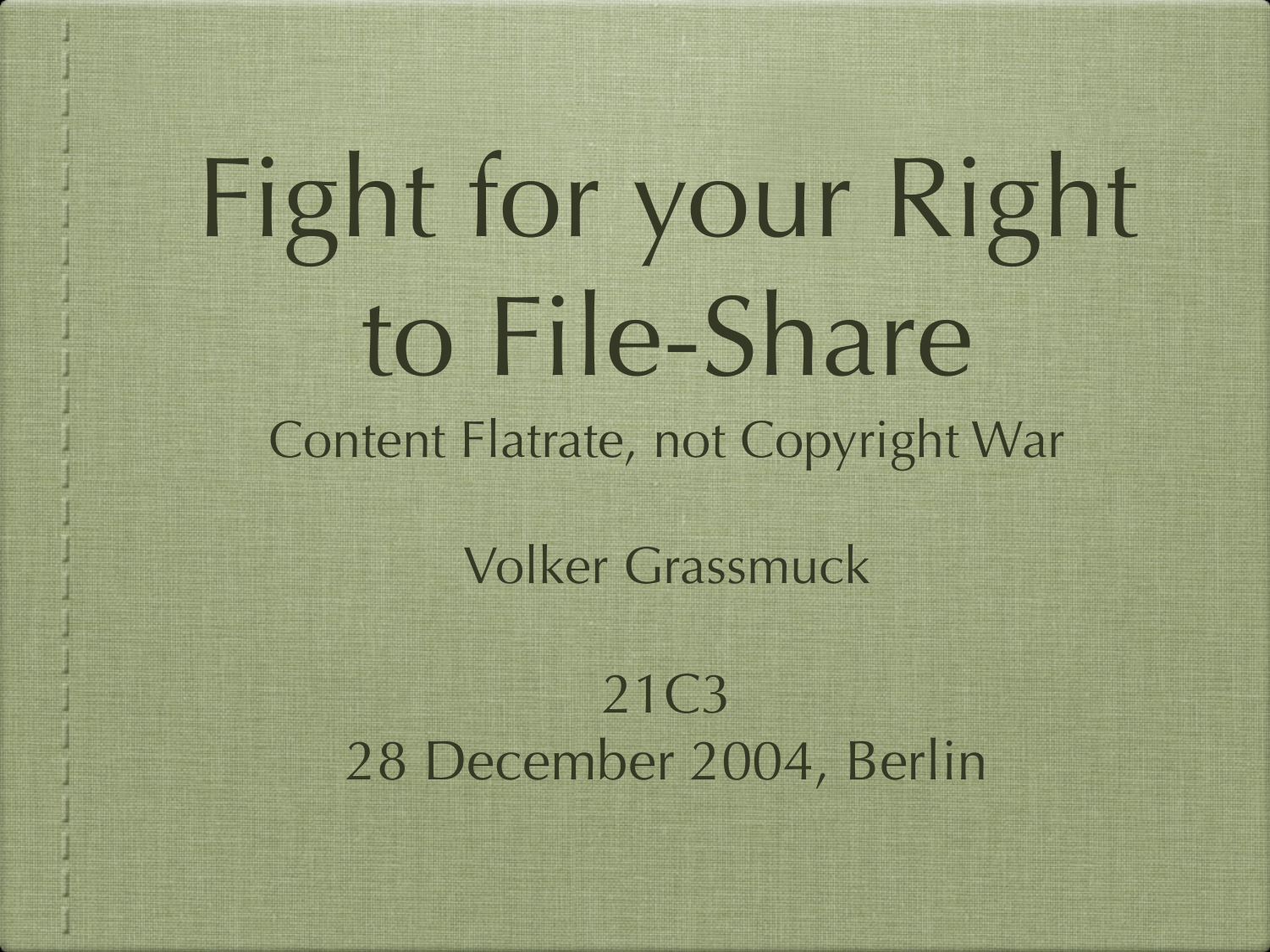## Two Ways to Freedom

- voluntary: free-licensing one's own works : the Commons
- non-voluntary: a general framework of statutory guarantees of freedoms of usage : the Public Domain

Larry Lessig: "Us now, them soon."

Individual and legal licenses are complementary. GPL, CC etc. leave out the issue of remuneration. Freedom of modification unlikely in legal license.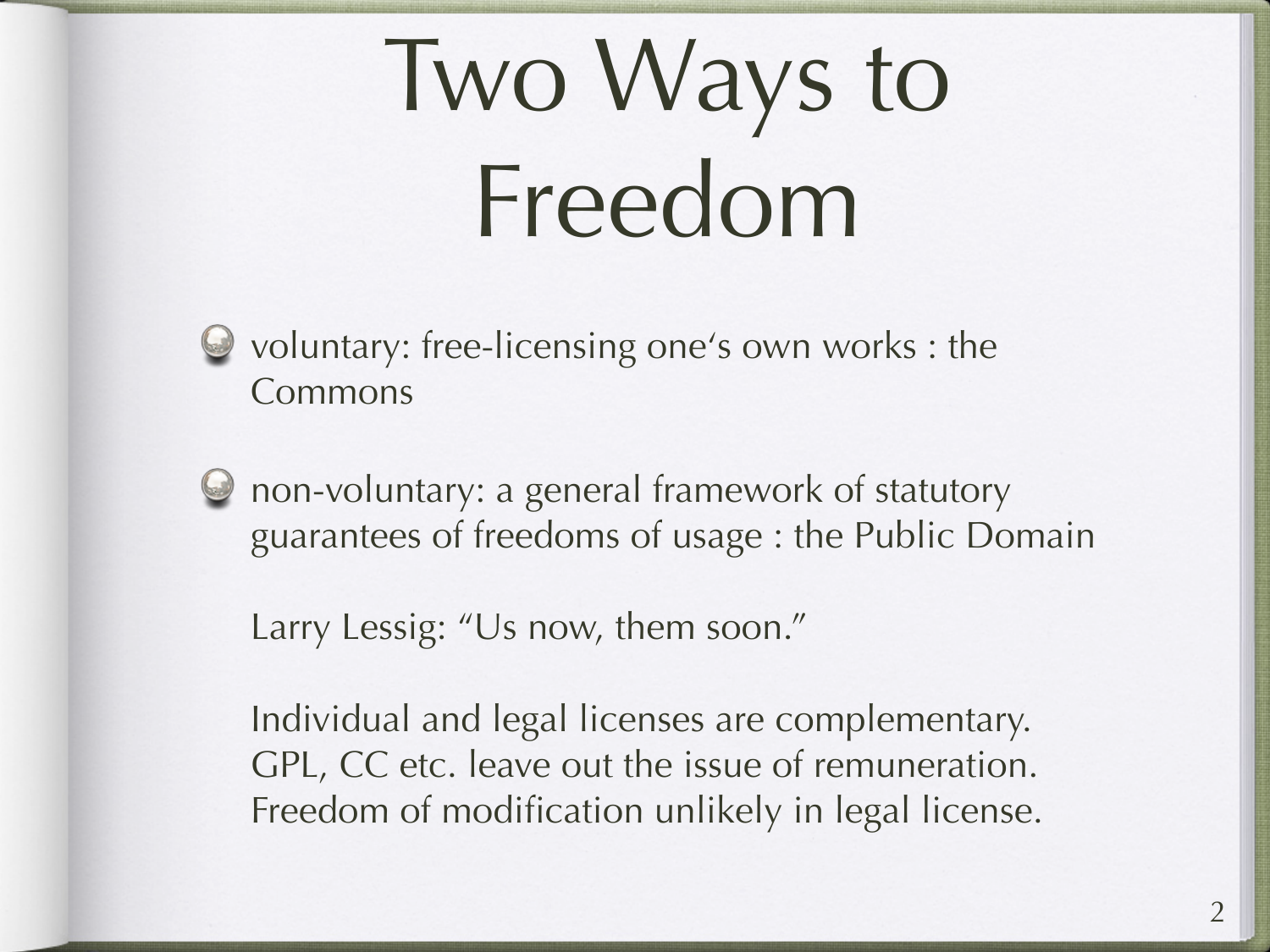# Copyright Law



 $\bigcirc$  Legal default: creations are property.

Freedom takes an additional effort.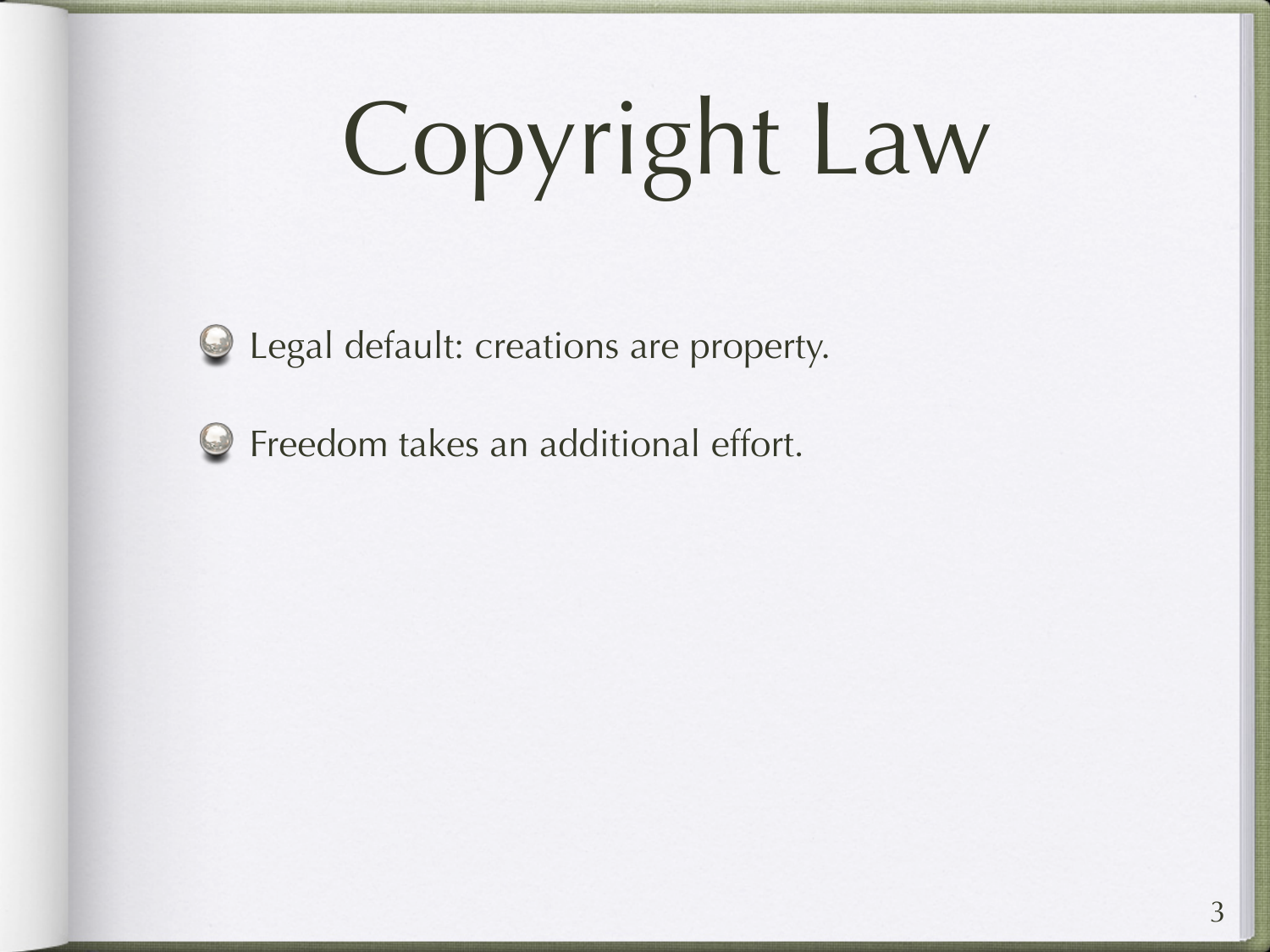# Freedom in Copyright Law

in general:

protection of property AND the common interest (Art. 14 GG)

in copyright: protection of intellectual property AND exemptions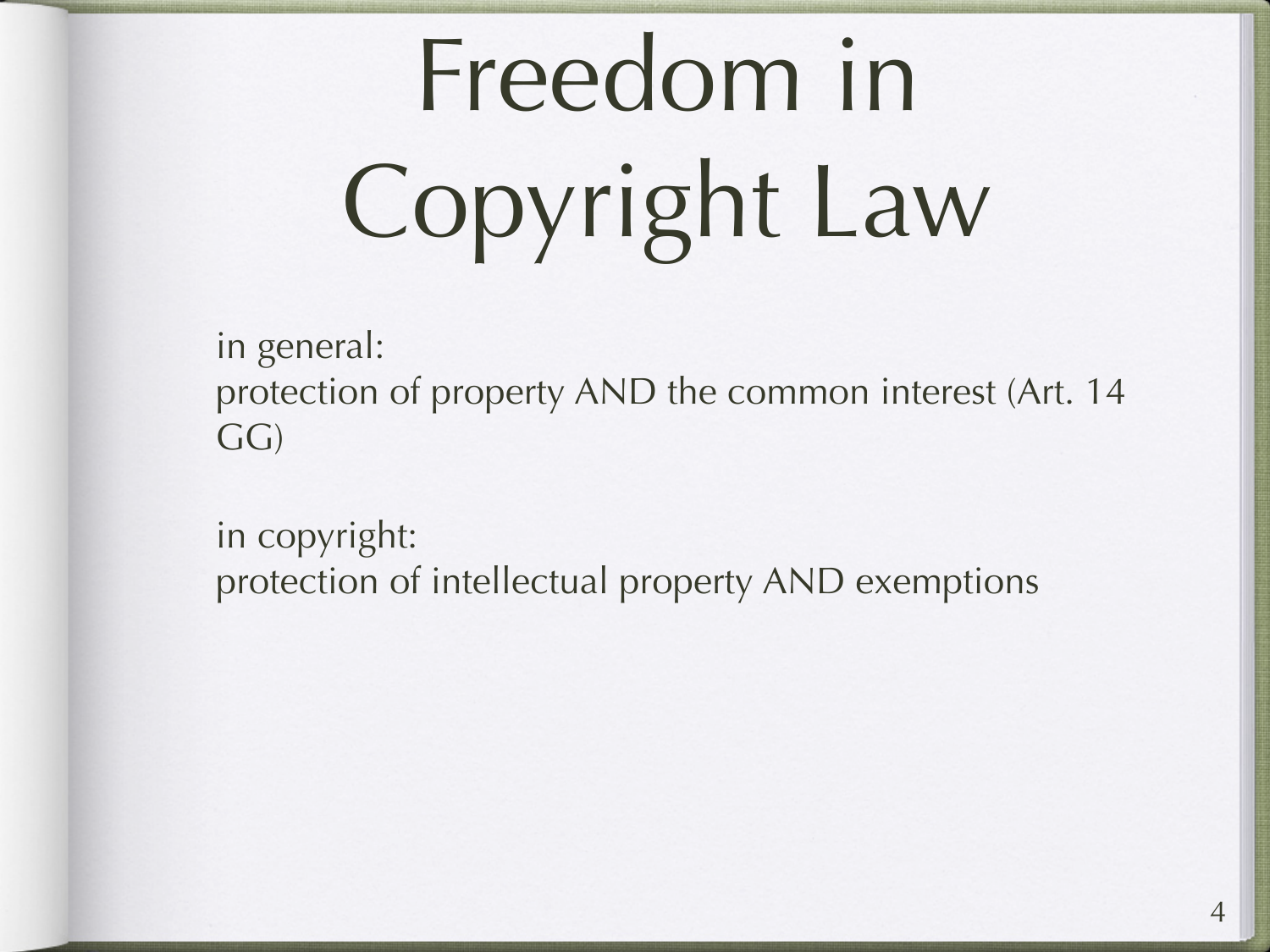# Freedom in Copyright Law

- Limitations: 50/70 years after the death of the author => PD. Ideas, facts, text of laws and other public decrees.
- Exceptions: uses without permission by the rights holder for certain beneficiaries: education, science, press, disabled persons. For everyone: quotations, private copying for non-commercial purposes.
- 

Reservations and conditions: compulsory license (for musical recordings), mandatory collective management of an exclusive right (cable retransmission).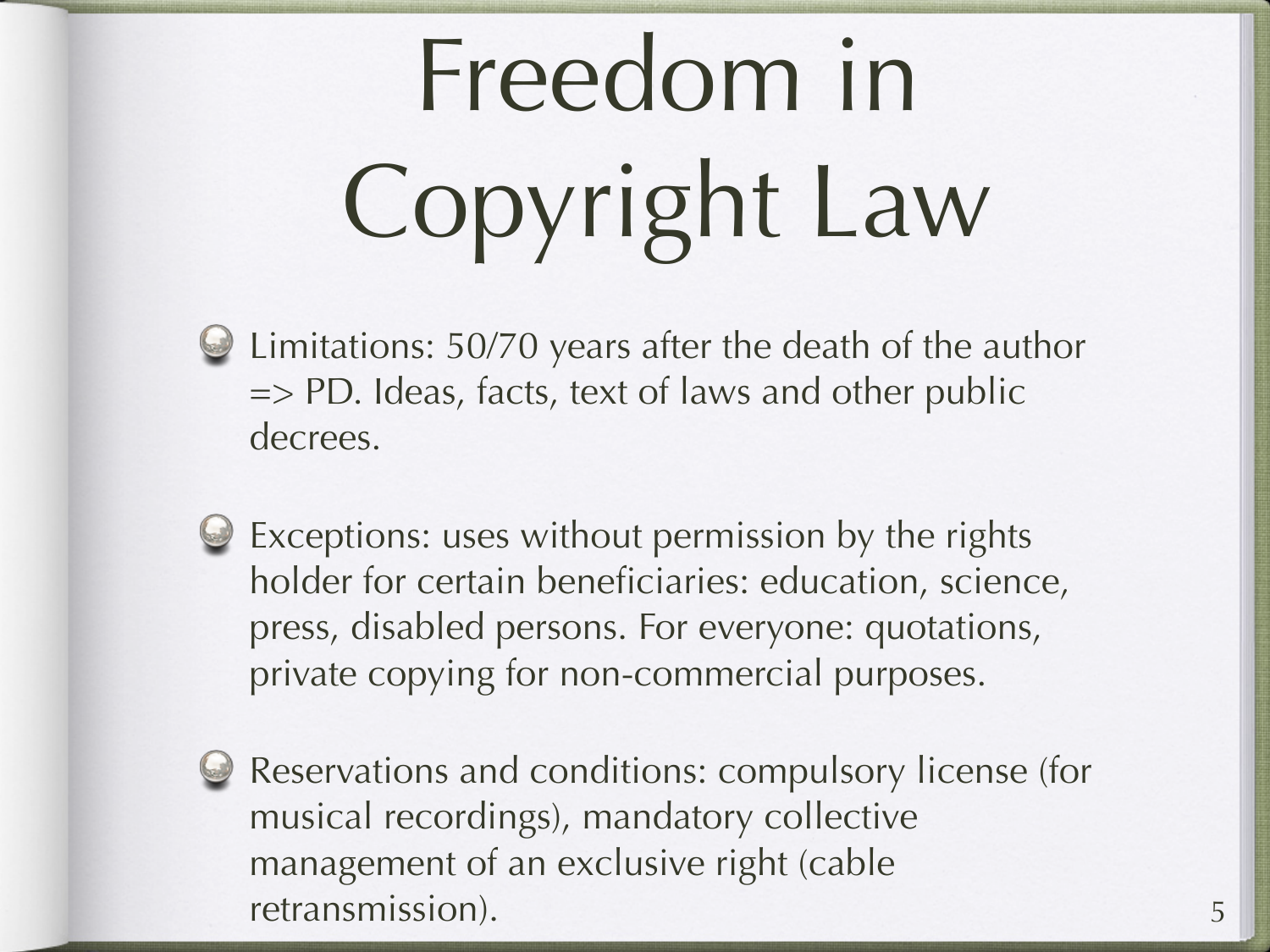# Freedom in Copyright Law

Minimum mandatory exceptions (WIPO)

**Codifying user rights and development rights** (WIPO development agenda)

"In order to tap into the development potential offered by the digital environment, it is important to bear in mind the relevance of open access models for the promotion of innovation and creativity. In this regard, WIPO should consider undertaking activities with a view to exploring the promise held by open collaborative projects to develop public goods, as exemplified by the Human Genome Project and Open Source Software."

Towards a Treaty on Access to Knowledge and Technology.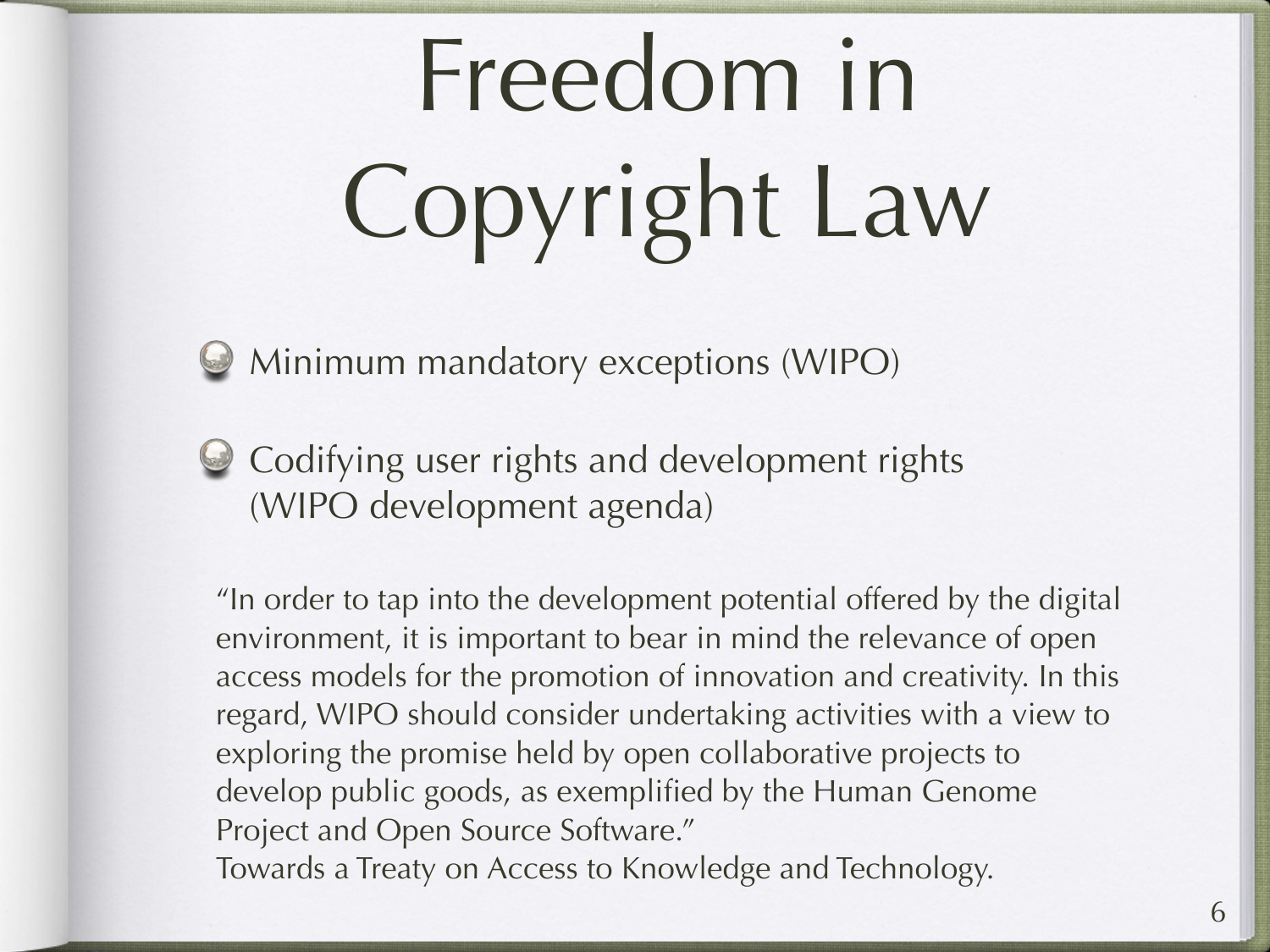### Alternatives



Innovation doesn't require monopoly rights, just on the contrary (Boldin/Levine)

- From property to liability (Calabresi & Malamed; Jerome Reichman)
- Universal Basic Income (Philippe van Parijs)



Separating industry politics and knowledge politics.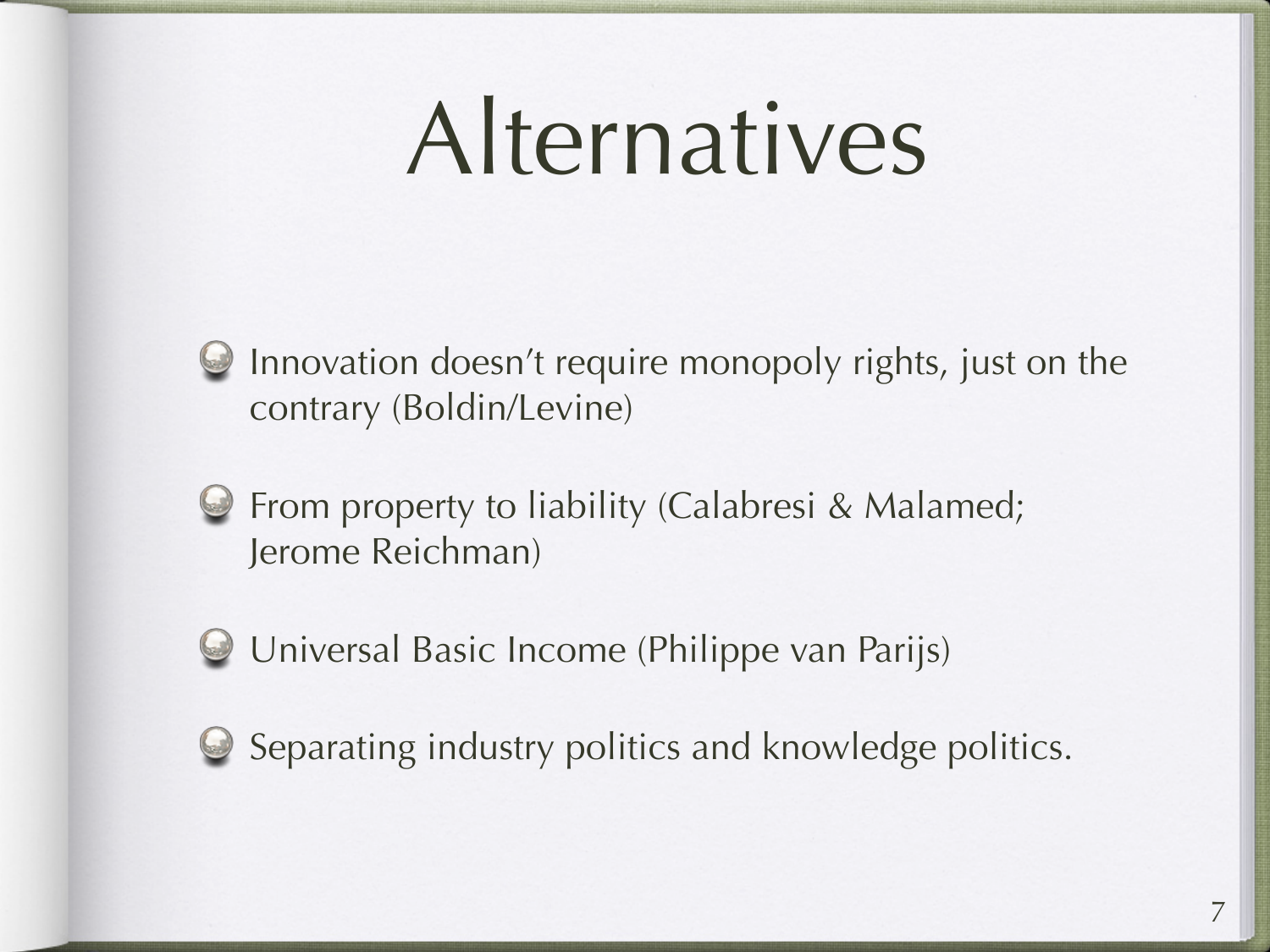## P2P Filesharing

Up to 80% of backbone traffic since 2003.

- Growing continously, undeterred by awareness campaigns or criminal and civil sanctions.
- Availability of works is solved by user-based distribution. The lack of compensation for creators, the criminalization of users and the dangers of DRM are the problems that need solving.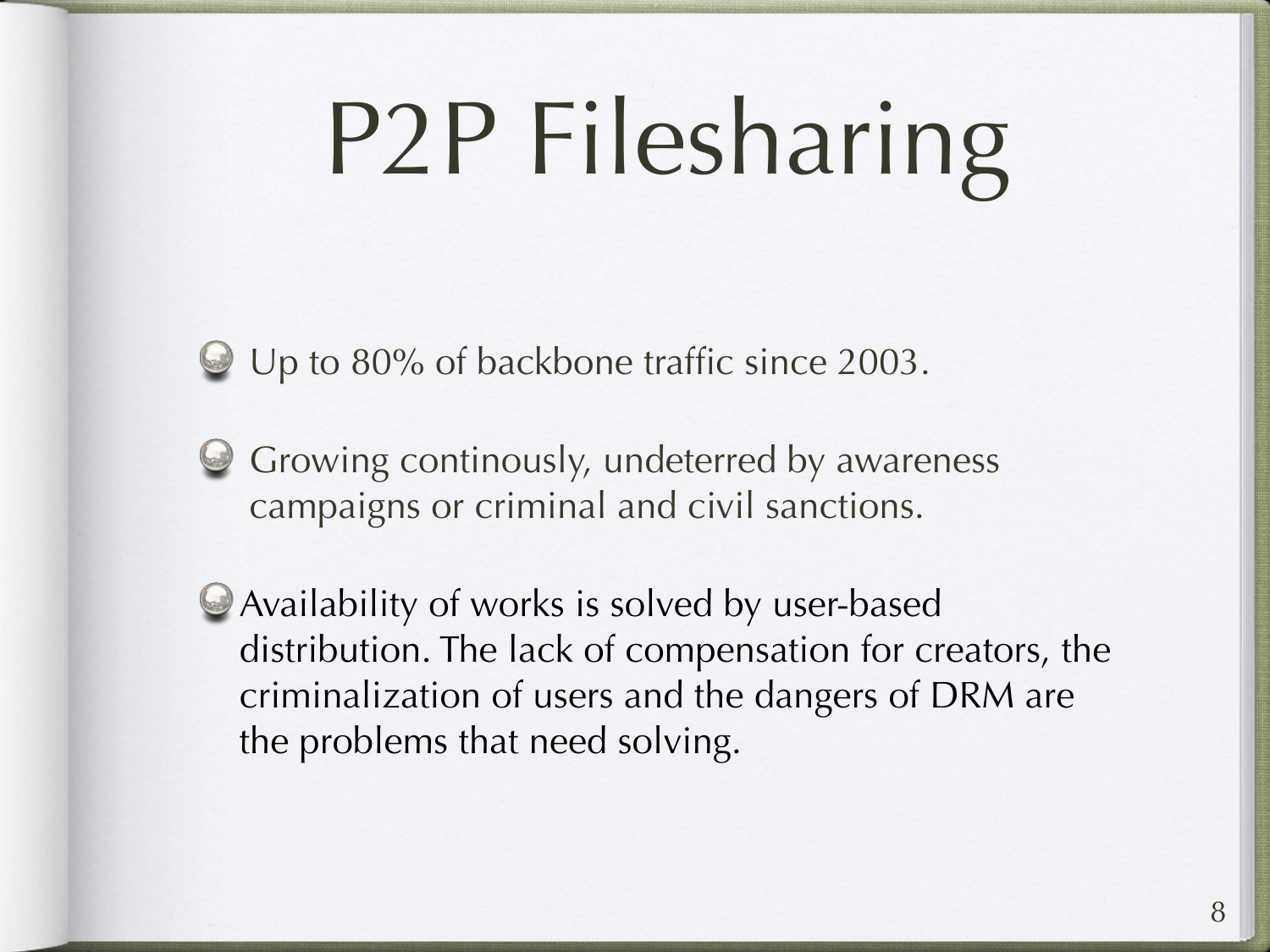#### Content Flatrate

From property to liability:

Reducing the exclusive making available right {in p2p networks} to a remuneration right subject to {mandatory} collective management.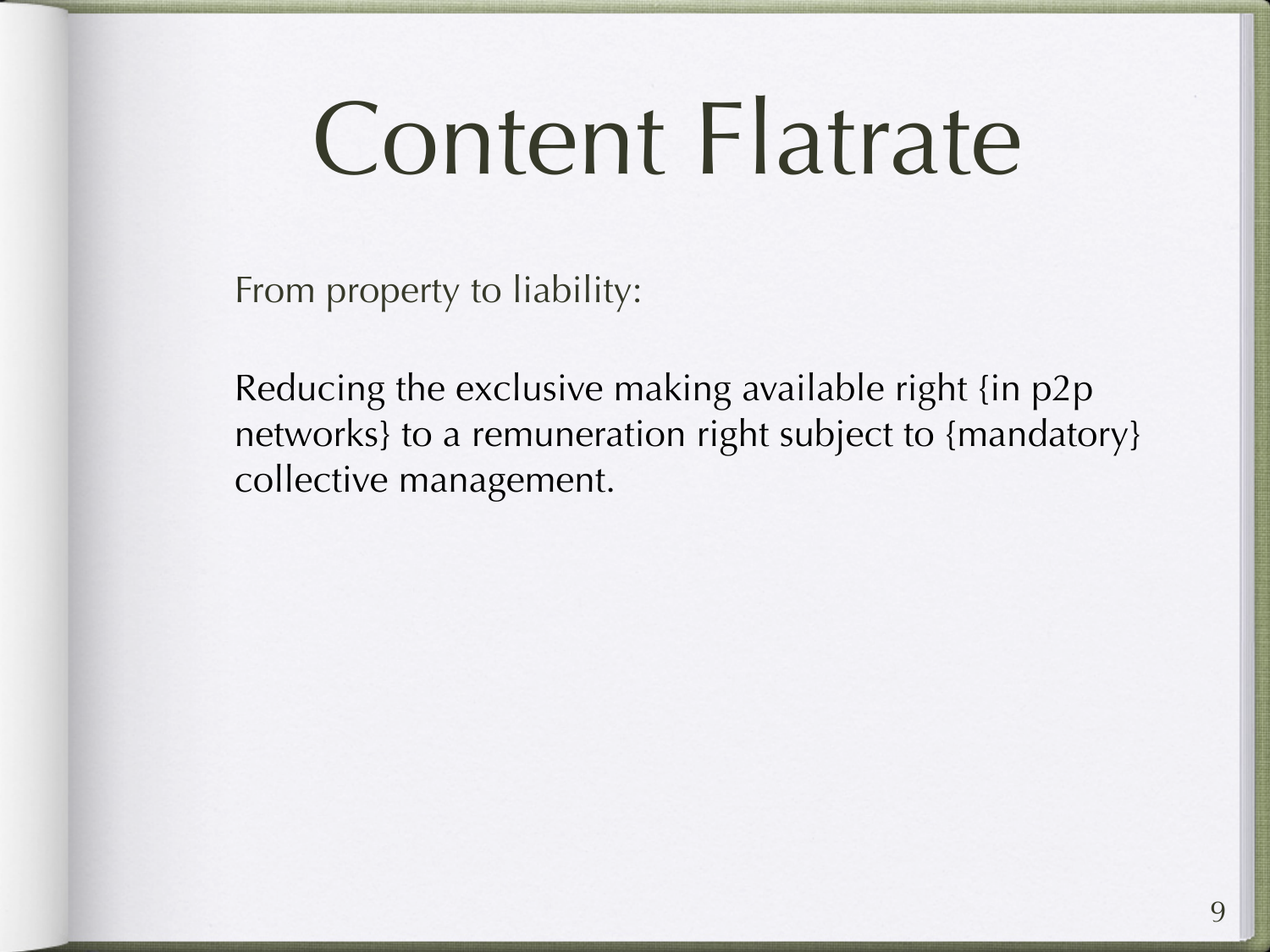#### Content Flatrate

- Neil Netanel: Noncommercial Use Levy
- William Fisher: Tax adminstered by the Copyright Office, ultimately: income tax ("Promises to Keep")
- Larry Lessig: Compensation without Control
- Jim Griffin: mandatory licensing to p2p services
- Bennett Lincoff: A Full, Fair And Feasible Solution to the Dilemma of Online Music Licensing
- James Love: The Blur/Banff Proposal: user choice of where their levies go
- Peter Eckersley: Virtual Markets for Virtual Goods
- Raymond Shih Ray Ku: Digital Recording Act
- Dean Baker: The Artistic Freedom Voucher
- Berlin Declaration on Collectively Managed Online Rights, 21 June 2004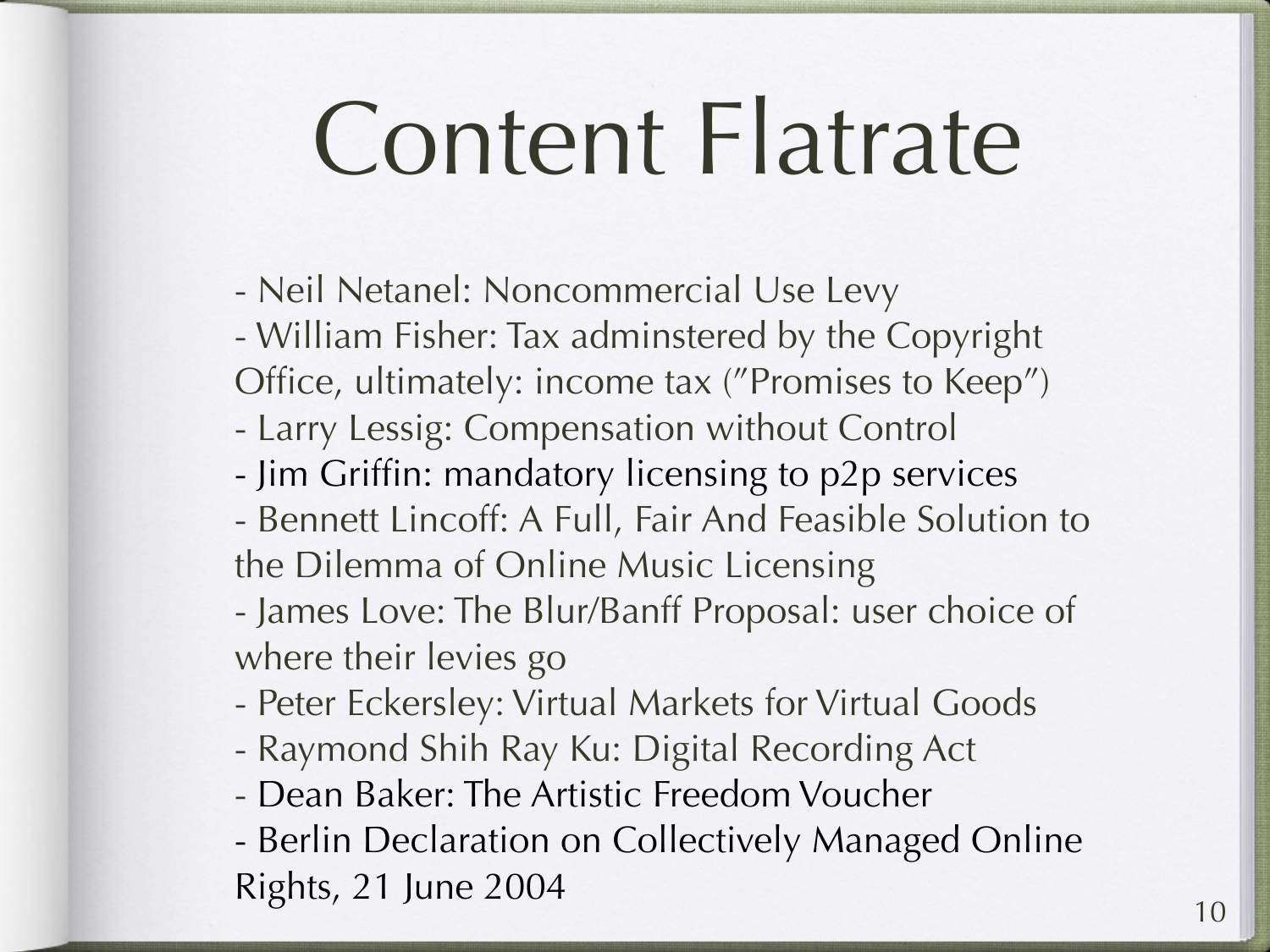### ACS: License

- categories of works
- beneficiaries / purpose
- privileged uses (copying, making available, modification?)

- tariffs



Mandatory collective mangement (von Lewinski)

Voluntary license (EFF)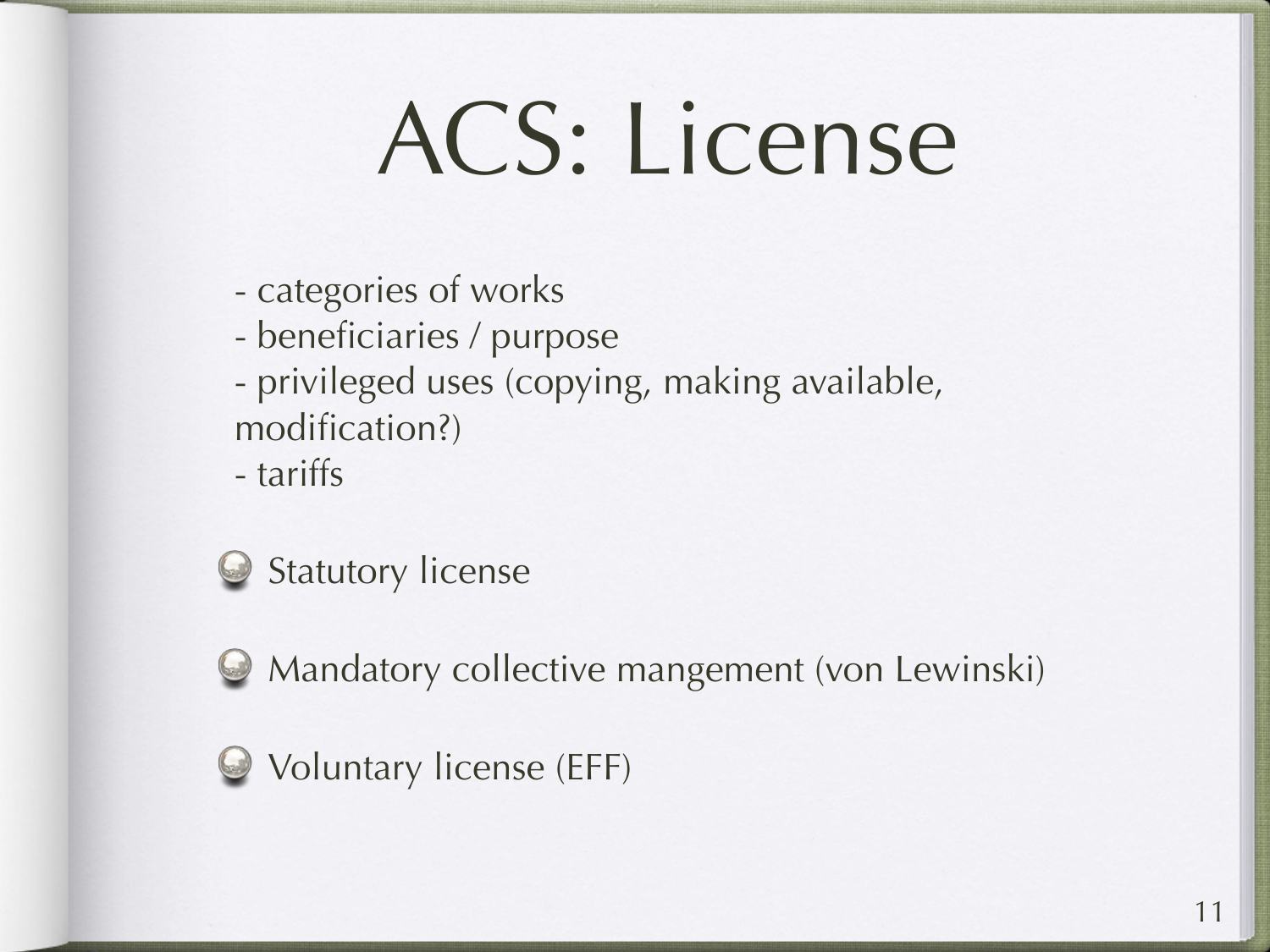### ACS: License

Statutory license needs to pass the Three-Step Test:

1. certain special cases

2. which do not conflict with a normal exploitation of the work and

3. do not unreasonably prejudice the legitimate interests of the author.

Irrelevant in case of compulsory or voluntary license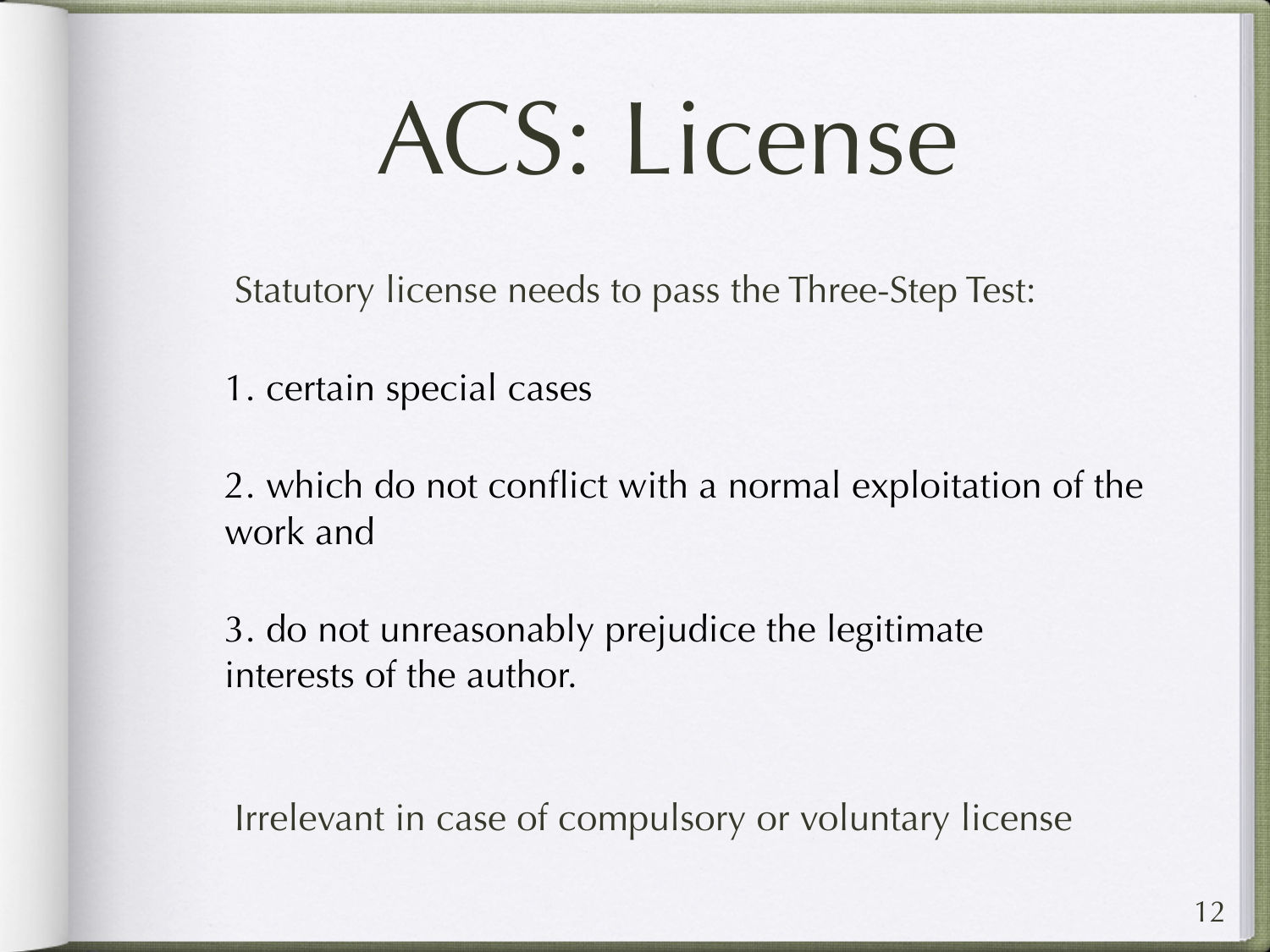# ACS: Paying in

as flatly and therefore as anonymously as possible (Lionel Sobel: ISPs as Digital Retailers: compulsory licensing, but rights holders set wholesale price)

#### $\Theta$  mandatory or voluntary

- - $\bigcirc$  added to price of products and services the value of which is enhanced by free circulation of works.
	- 5\$ / month / broadband access (Fisher)  $20\%$  losses of music industry  $+5\%$  of film industry = 2,3 Mrd.  $$/$  broadband users  $= 5$  \$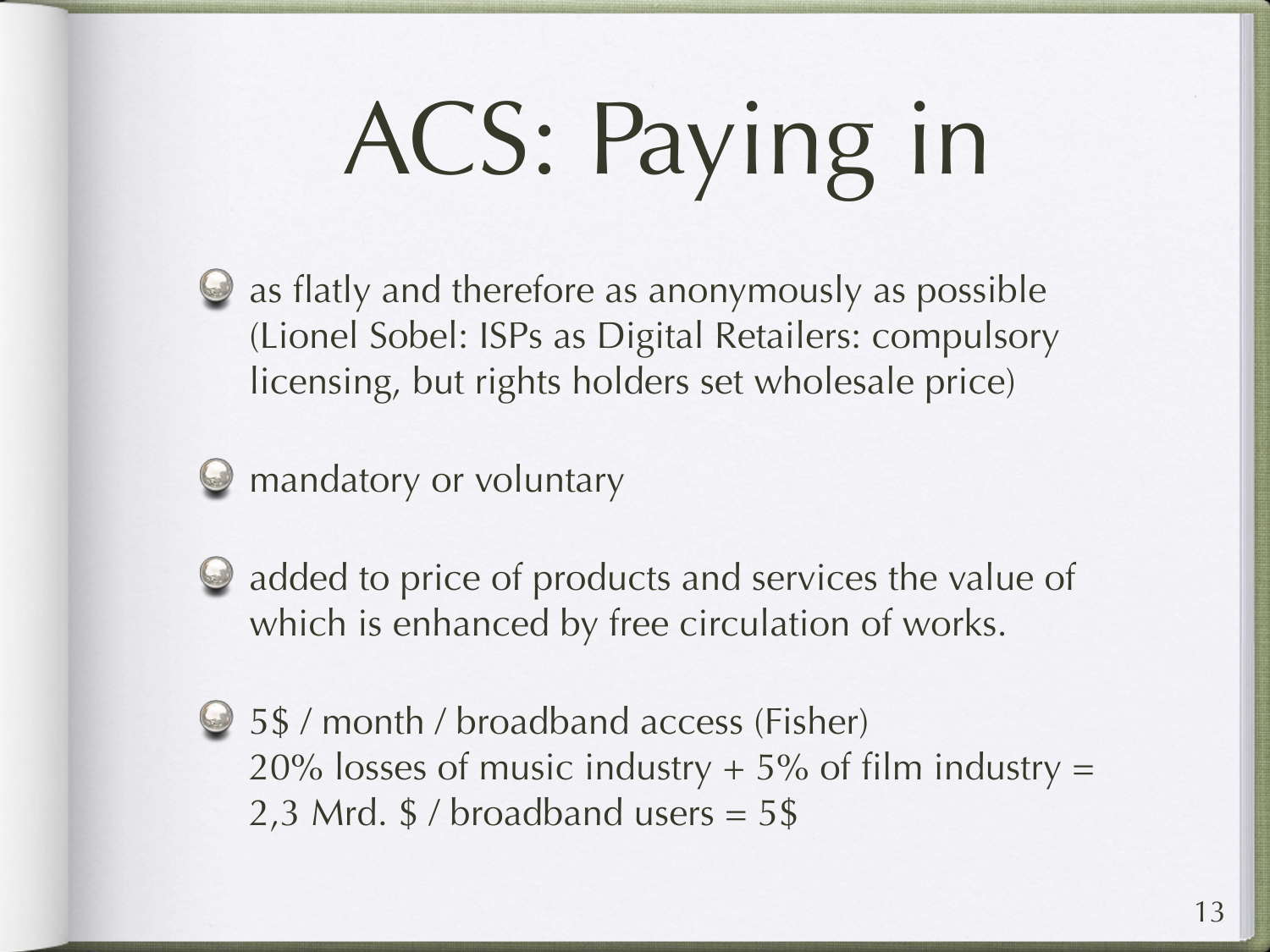# ACS: Paying out

- Reporting obligation by providers = download numbers  $+$  user sampling  $=$
- Online Collecting Agency =>
- - Pay-out to members (authors, perfomers, publishers, labels, MSPs...?)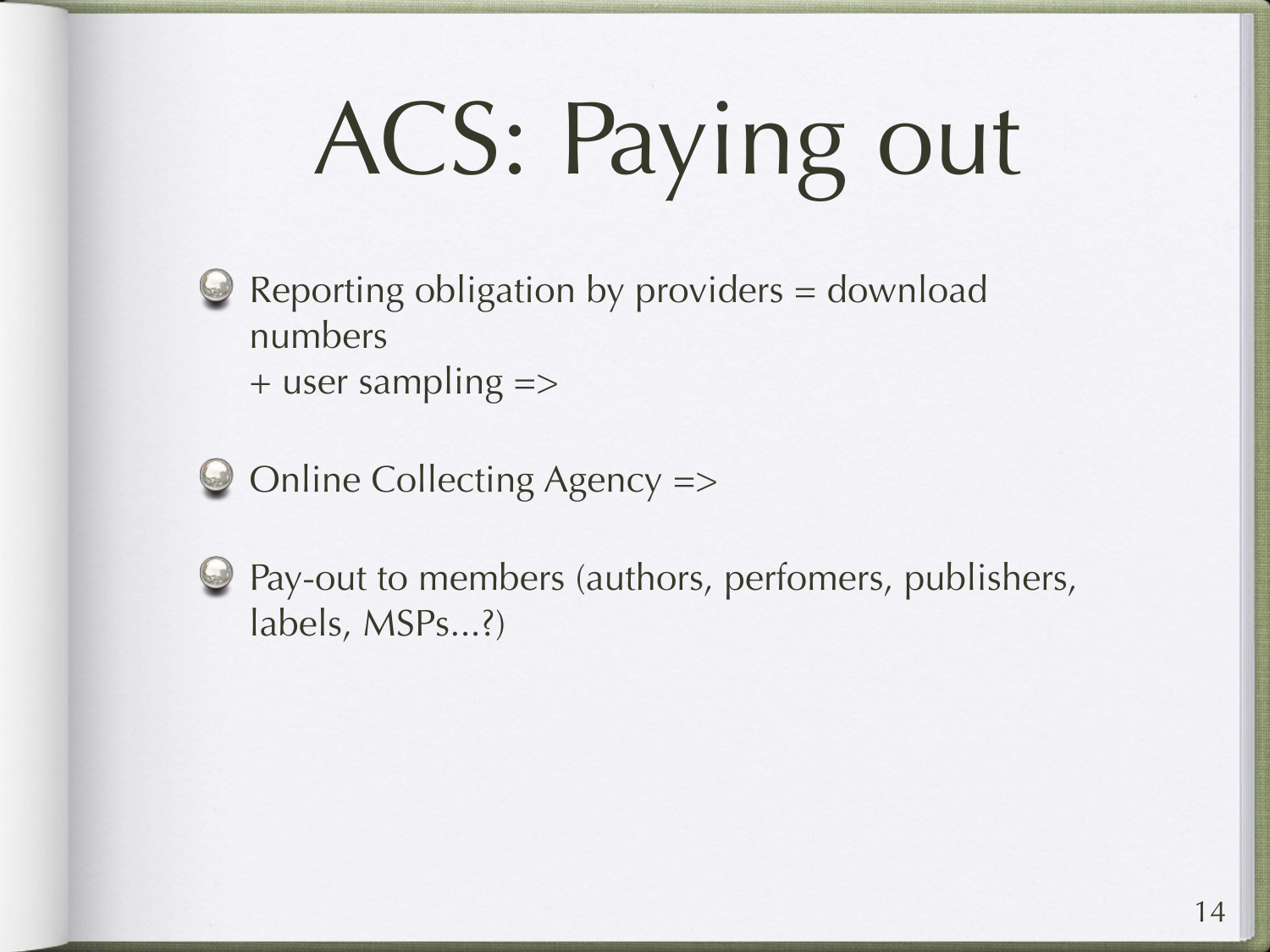#### Content Flatrate

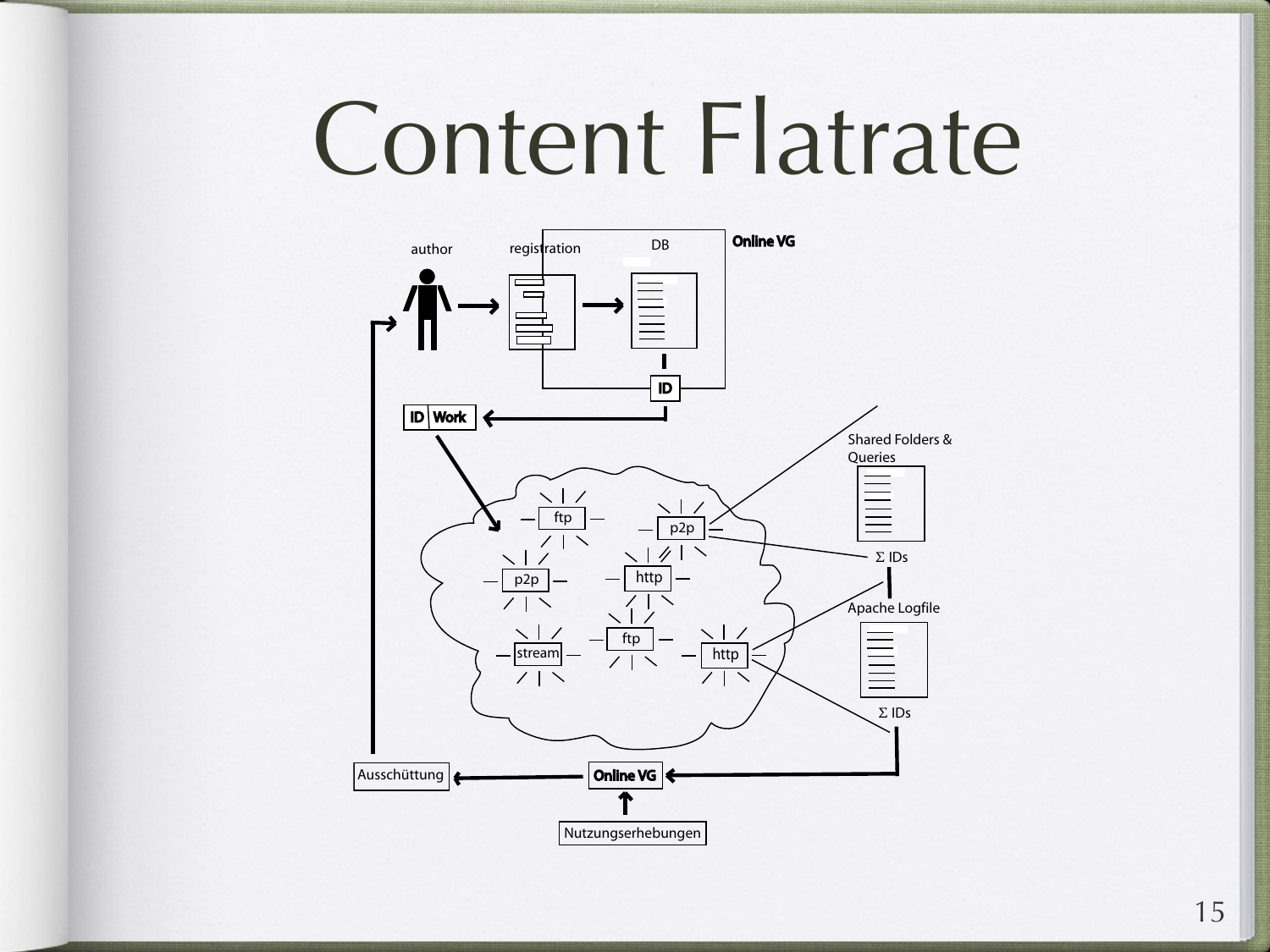## ACS: Counting

**S** plug-in for p2p servants

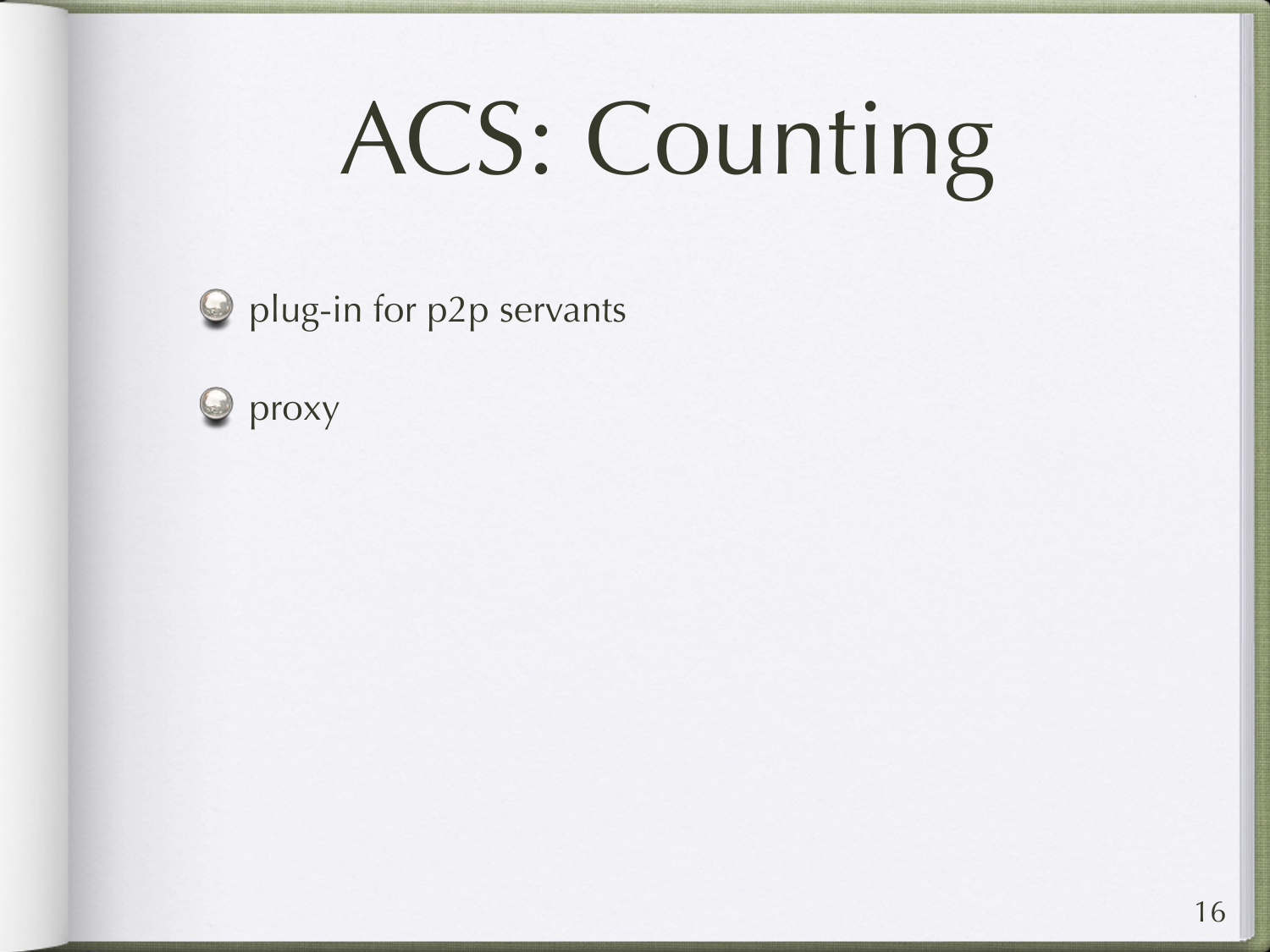## ACS: Business Models

From products to services added value (bottled water)

Services for creatives Music lessons, production, PR, tour organization...

Services for users genre collections, live-streams, web-radio...

Services for exploiters film music, advertizing...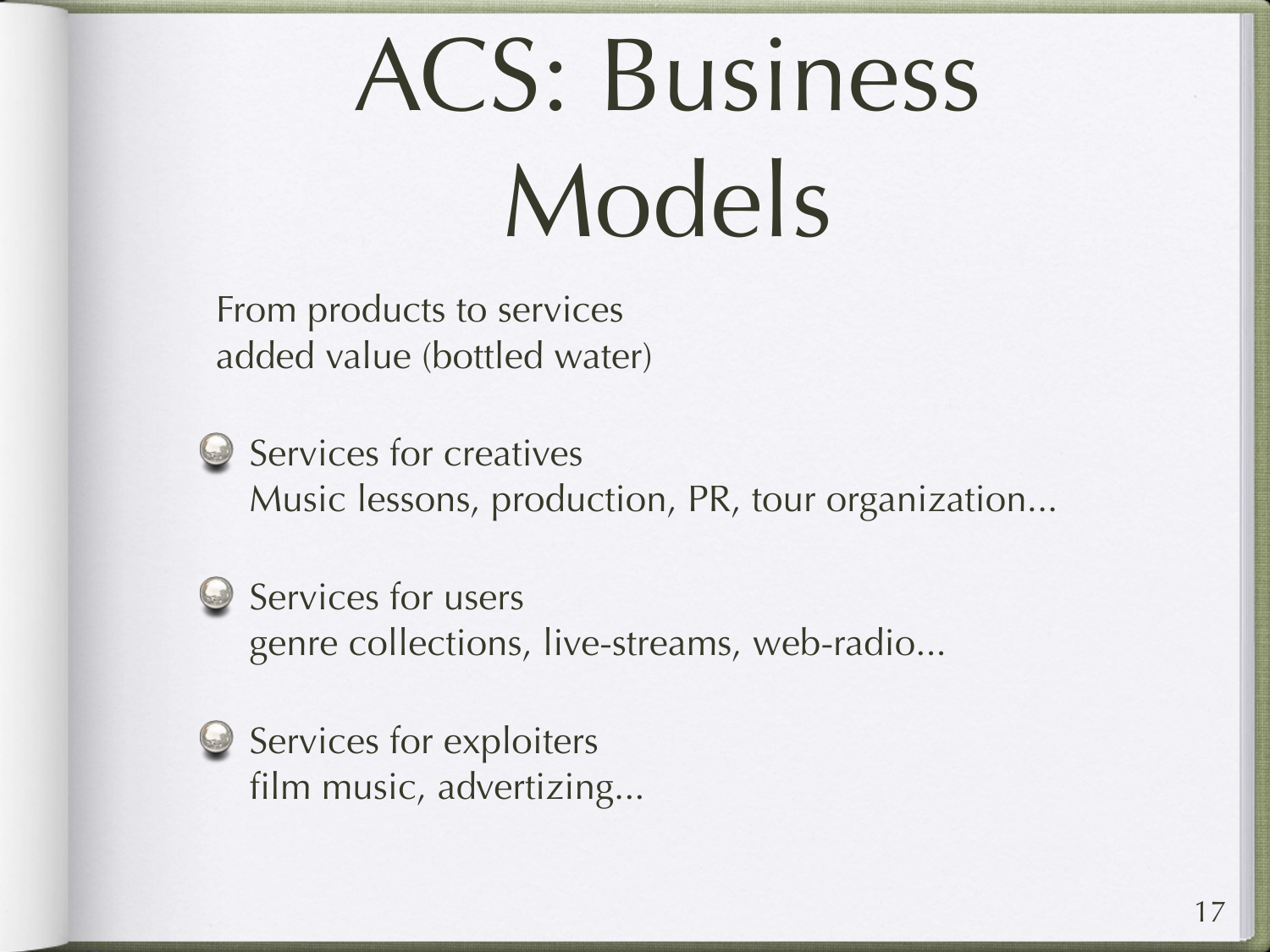## Costs of DRM <-> ACS

#### R&D

standardization infrastructure distributed: billions of end-user devices centralized: key management, renewal & revocation enforcement: prosecution

weapons race

R&D (marking)

infrastructure distributed: download reporting centralized: Online-CS

enforcement: reporting, gaming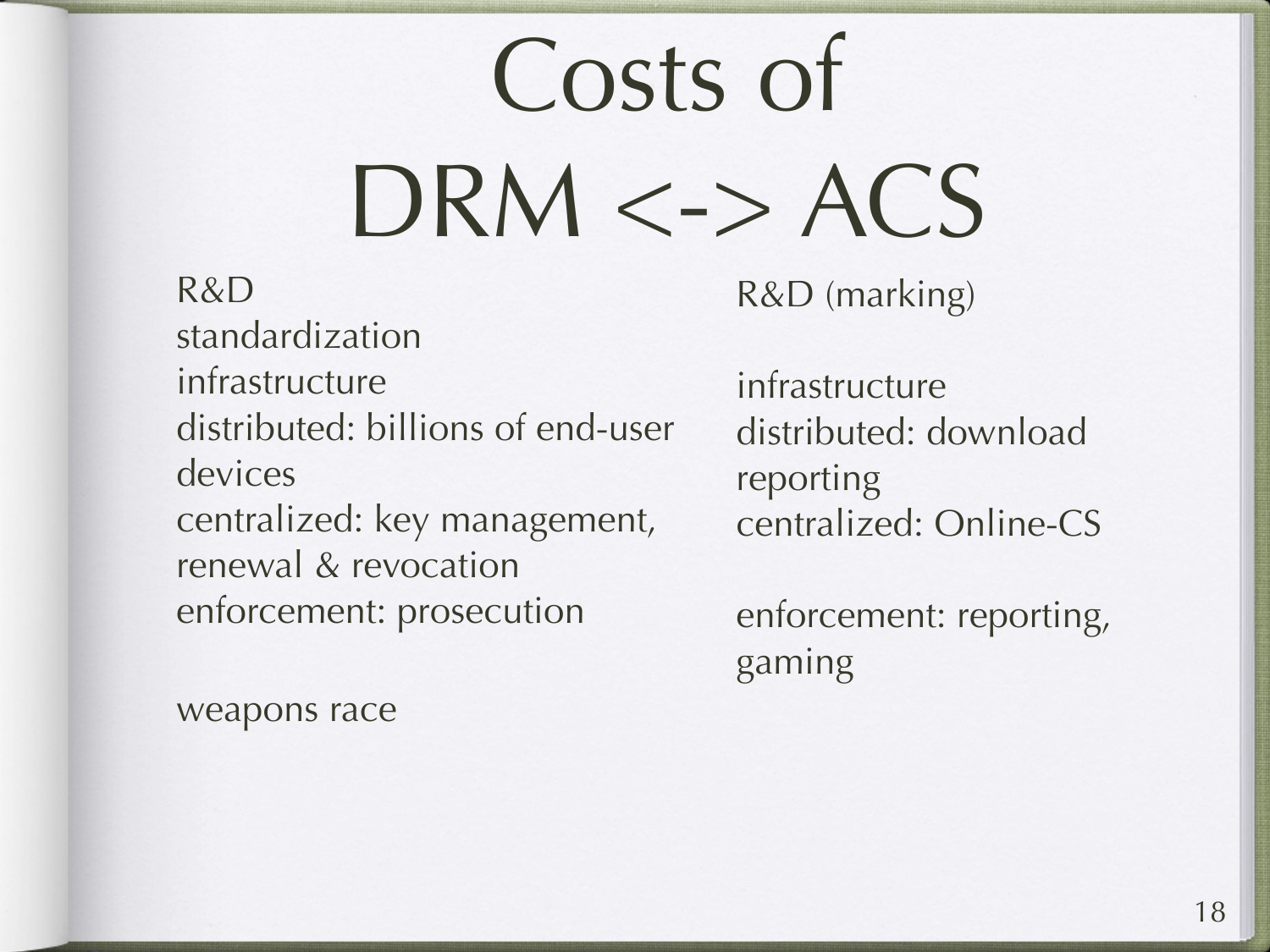#### Content Flatrate

"The online transmission right, collectively administered, and subject to a statutory license, is the best model for music rights administration in the digital age; it is a full, fair and feasible solution to the dilemma of online music licensing. If implemented, it will allow an online music marketplace to flourish."

(Bennett Lincoff, former Director of Legal Affairs for New Media at ASCAP)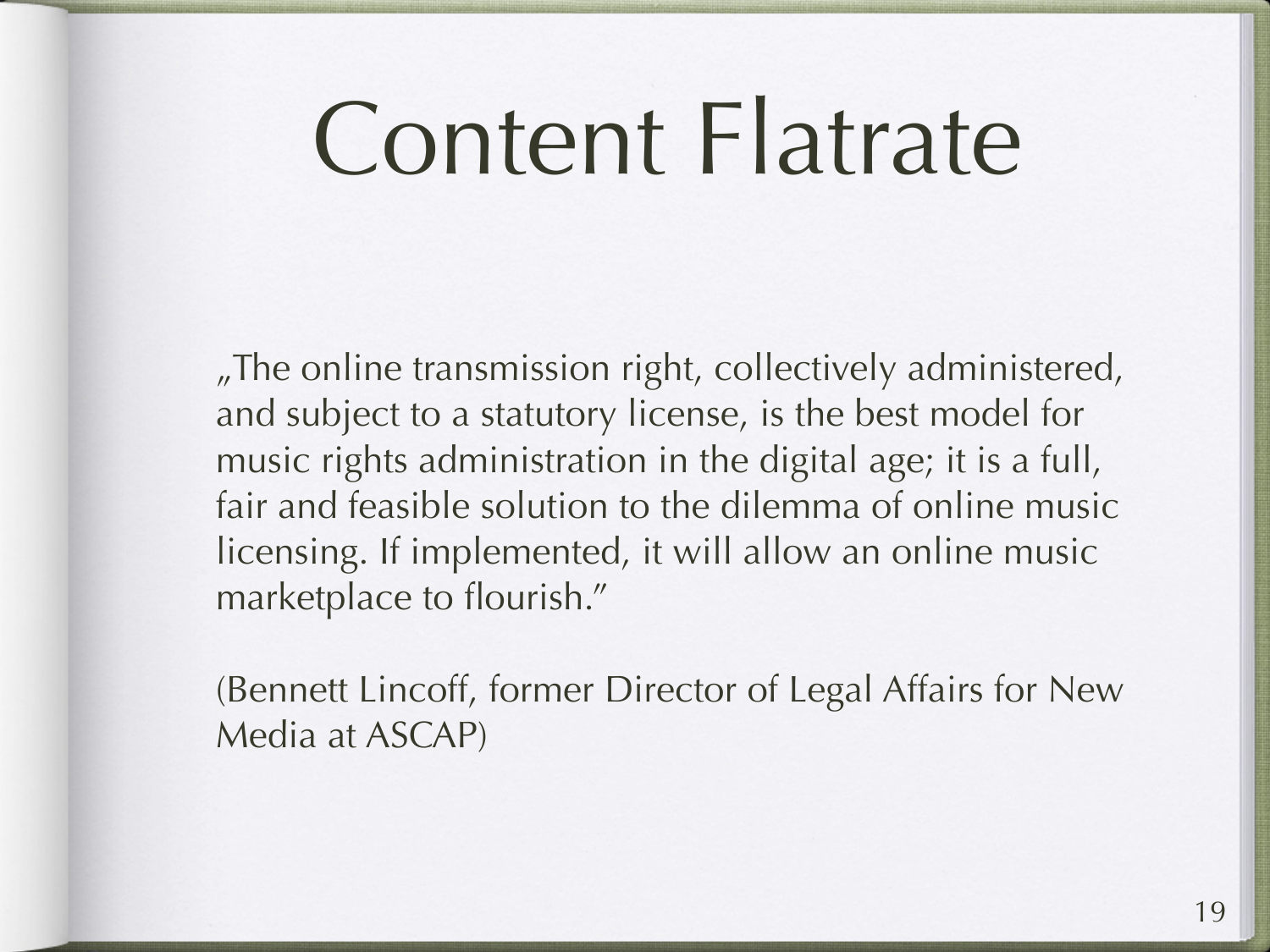## Open Questions

Drawing the Line between:



 $\bullet$  work categories



 $\bigcirc$  global a la Kyoto, without the U.S.

**O** levy paid / not paid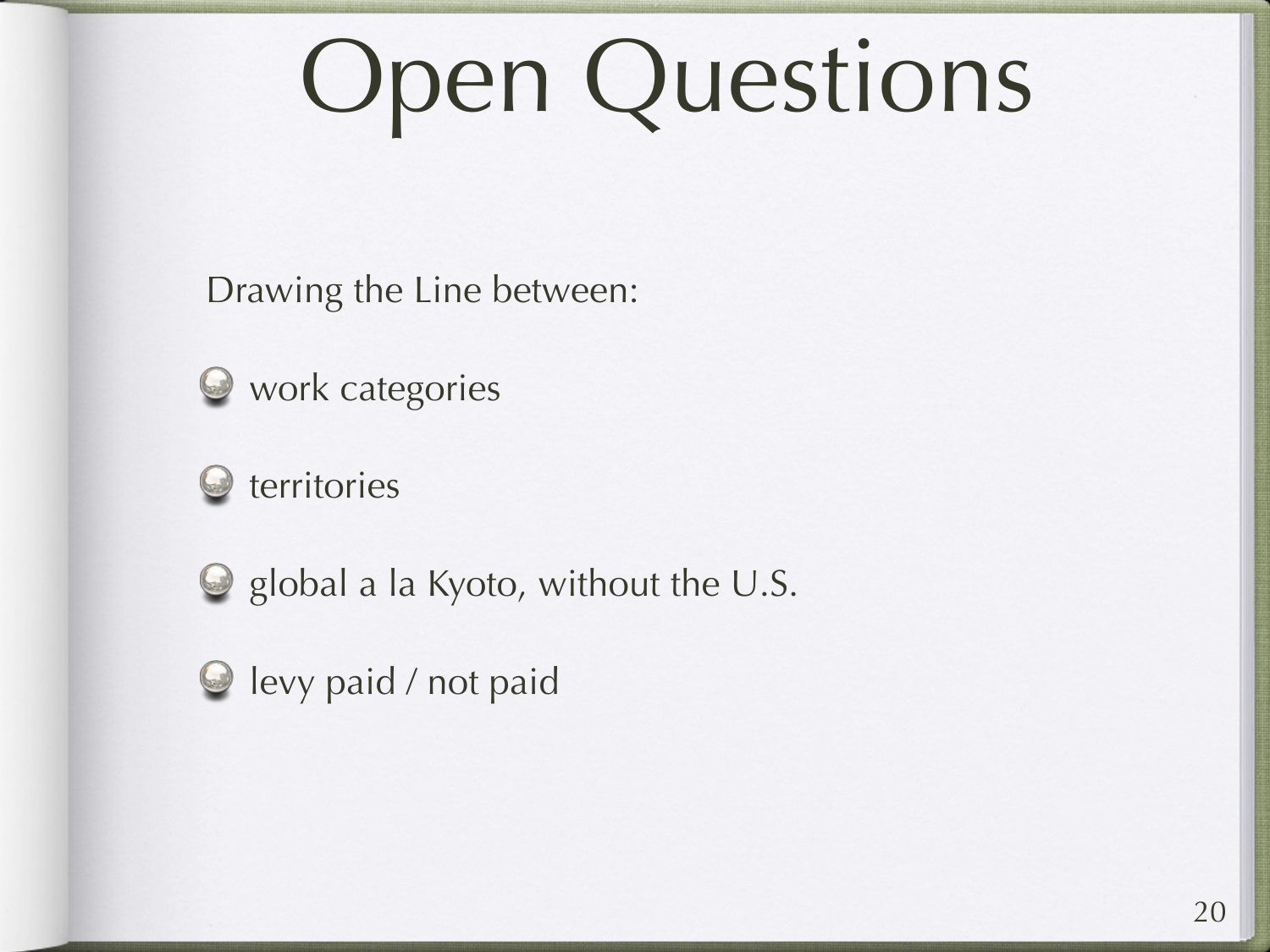## Open Questions





leadership aristocracies in collecting society (edemocracy)



 $\bullet$  social-democratic appeasement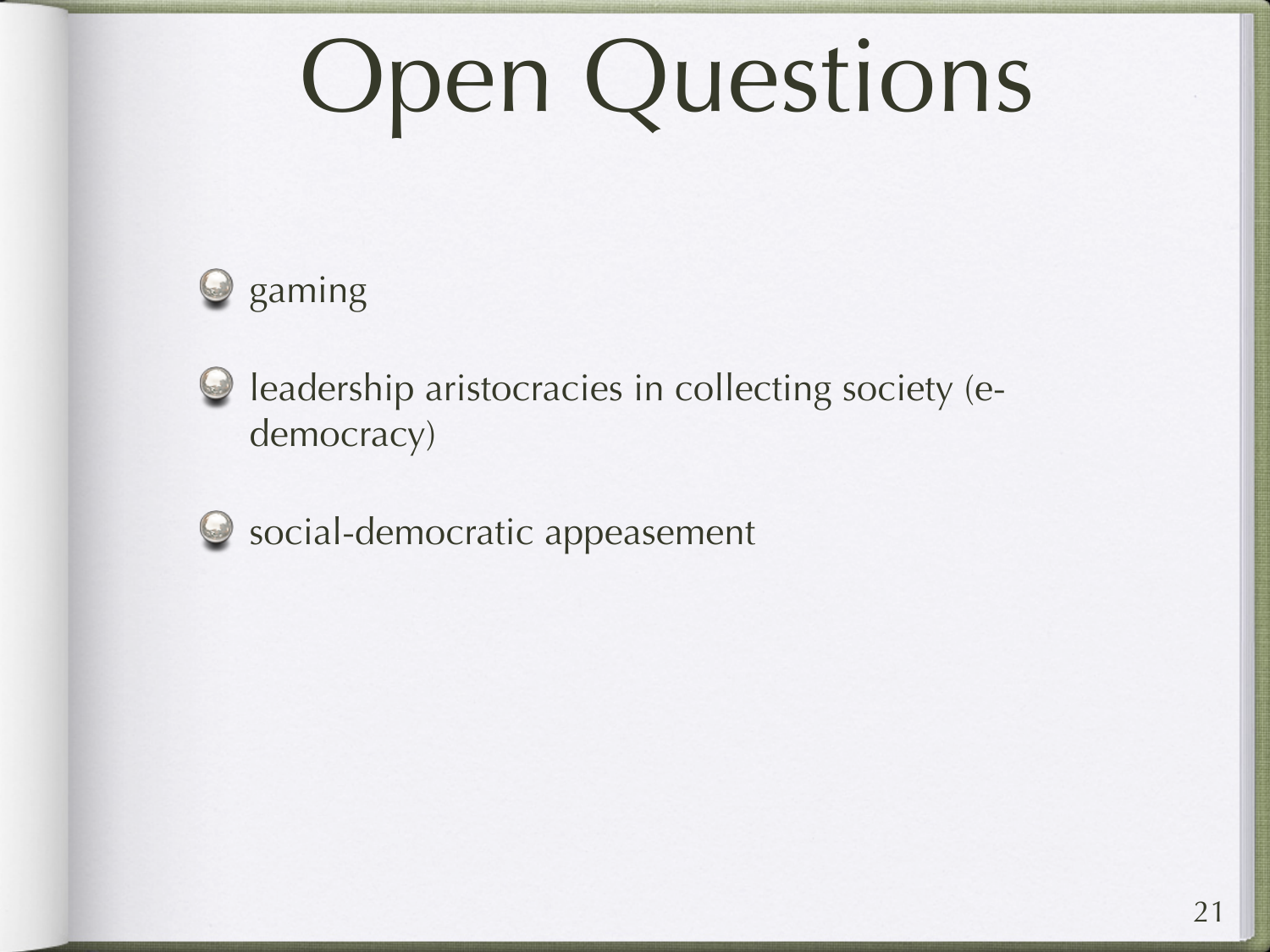### Next Steps



 $\bullet$  wide consensus to go for it.



 $\bullet$  studies, conferences, hearings

#### EU draft directive on collective management expected in spring

http://contentflatrate.org http://fairsharing.de